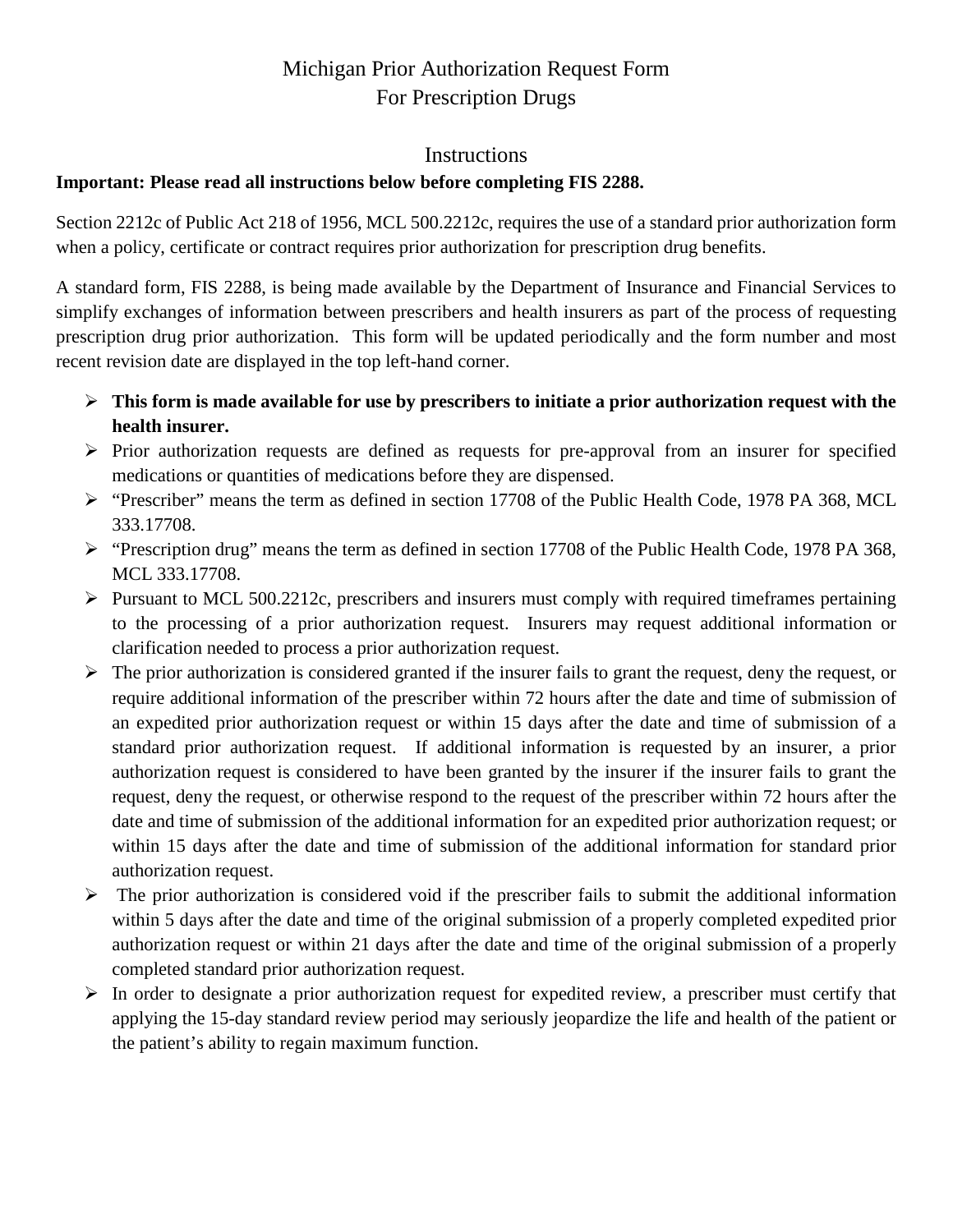# **Michigan Prior Authorization Request Form for Prescription Drugs**

(SUBMIT THIS FORM TO THE PATIENT'S HEALTH PLAN)

| □ Expedited Review Request: I hereby certify that a standard review period may seriously jeopardize<br>the life or health of the patient or the patient's ability to regain maximum function.<br>Physician's Direct Contact Phone Number () _____-__________ | Initials: ______________________                                                                              |  |  |  |  |
|--------------------------------------------------------------------------------------------------------------------------------------------------------------------------------------------------------------------------------------------------------------|---------------------------------------------------------------------------------------------------------------|--|--|--|--|
| A) Reason for Request                                                                                                                                                                                                                                        |                                                                                                               |  |  |  |  |
| □ Initial Authorization Request  D Benewal Request<br>$\Box$ DAW                                                                                                                                                                                             |                                                                                                               |  |  |  |  |
| <b>B) Patient Demographics</b>                                                                                                                                                                                                                               |                                                                                                               |  |  |  |  |
| Is patient hospitalized: $\Box$ Yes $\Box$ No                                                                                                                                                                                                                |                                                                                                               |  |  |  |  |
|                                                                                                                                                                                                                                                              |                                                                                                               |  |  |  |  |
|                                                                                                                                                                                                                                                              |                                                                                                               |  |  |  |  |
| □ Male □ Female                                                                                                                                                                                                                                              |                                                                                                               |  |  |  |  |
| C) Pharmacy Insurance Plan                                                                                                                                                                                                                                   |                                                                                                               |  |  |  |  |
| □ Priority □ Magellan □ Blue Cross Blue Shield of Michigan □ HAP                                                                                                                                                                                             |                                                                                                               |  |  |  |  |
| □ Total Health Care □ Blue Care Network □ HealthPlus of Michigan                                                                                                                                                                                             | □ Meridian Health Plan                                                                                        |  |  |  |  |
| D) Prescriber Information                                                                                                                                                                                                                                    |                                                                                                               |  |  |  |  |
|                                                                                                                                                                                                                                                              | Prescriber Name: __________________________________ NPI: _______________________ Specialty: _________________ |  |  |  |  |
| DEA (required for controlled substance requests only): _________________________                                                                                                                                                                             |                                                                                                               |  |  |  |  |
|                                                                                                                                                                                                                                                              | Contact Name: ________________________Contact Phone: _________________Contact Fax: ________________           |  |  |  |  |
|                                                                                                                                                                                                                                                              |                                                                                                               |  |  |  |  |
|                                                                                                                                                                                                                                                              |                                                                                                               |  |  |  |  |
| E) Pharmacy Information (optional)                                                                                                                                                                                                                           |                                                                                                               |  |  |  |  |
|                                                                                                                                                                                                                                                              |                                                                                                               |  |  |  |  |
| F) Requested Prescription Drug Information                                                                                                                                                                                                                   |                                                                                                               |  |  |  |  |
|                                                                                                                                                                                                                                                              | Strength: ___________________                                                                                 |  |  |  |  |
|                                                                                                                                                                                                                                                              |                                                                                                               |  |  |  |  |
|                                                                                                                                                                                                                                                              |                                                                                                               |  |  |  |  |
|                                                                                                                                                                                                                                                              |                                                                                                               |  |  |  |  |
|                                                                                                                                                                                                                                                              |                                                                                                               |  |  |  |  |
| Has the patient already started the medication? _______ Yes ______No If so, when? __________                                                                                                                                                                 |                                                                                                               |  |  |  |  |